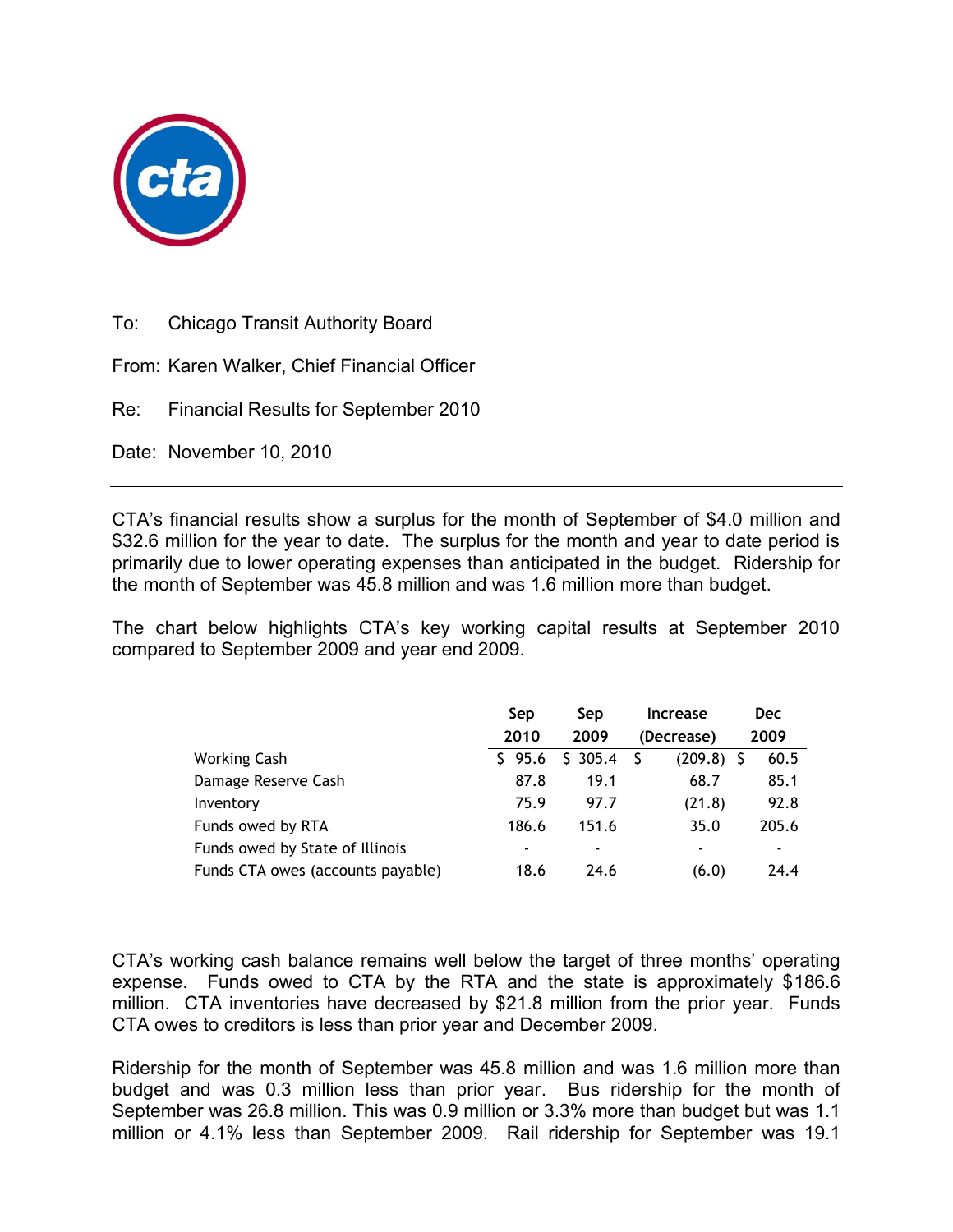million and was 0.8 million or 4.2% more than budget and was 0.8 million or 4.6% more than September 2009.

Ridership for the year was 389.1 million and was 0.3 million more than budget and was 2.2 million less than prior year. Bus ridership is 8.4 million less than the prior year to date while rail ridership was 6.2 million higher. The lower bus ridership reflects the service cuts implemented in February that primarily affected bus passengers.

Free rides totaled 6.6 million for the month and 57.2 million for the year; this is 0.1 million less than 2009 for the month and 2.3 million more for the year. Free rides for seniors went into effect on March 17, 2008. The majority of free rides occurred on the bus system. Bus accounts for 5.5 million of the total free rides for the month while rail is 1.1 million.

Public Funding Required for Operations for the month and the year was \$47.0 million and \$474.9 million, respectively and was favorable to budget by \$4.0 million and \$32.6 million, respectively.

Recovery Ratio, which measures the percentage of operating expenses CTA funds from internally generated revenues, was 64.27% for the month and 57.06% for the year. This was favorable to budget by 3.76 percentage points for the month and favorable by 1.06 percentage points for the year to date.

Operating Expenses for the month and year equaled \$102.9 million and \$906.8 million, respectively. For the current month, operating expenses were \$0.5 million or 0.5% more than budget. For the year to date, operating expenses were \$43.0 million or 4.5% lower than budget. For the year to date all categories of expense were favorable to budget except the provision for injuries and damages.

Labor Expense was \$69.8 million for the month of September and was \$0.4 million less than budget. Labor expense was impacted by increased costs associated with unemployment and workers compensation. CTA's unemployment costs were approximately \$7.0 million higher than the prior year primarily due to the layoffs implemented on February 7, 2010. The increases in these labor related costs are partially offset by vacancies, lower overtime and higher charges to capital jobs. Labor expense for the year to date equaled \$623.7 million and was favorable to budget by \$14.2 million. Labor expense is \$23.5 million lower than the prior year to date.

Material Expense was \$6.1 million for the month and was \$1.5 million or 31.6% more than budget. The unfavorable variance for the month was due to a delay in charging certain material cost to capital. This expense is expected to reverse in October. Material expense for the year to date equaled \$54.0 million and was favorable to budget by \$3.6 million. The lower material expense for the year is due to the reduction in the bus fleet with scraping of the 19 year old buses, lower material usage for rail cars and lower fare card material.

Fuel for Revenue Equipment was \$4.3 million for the month or \$0.8 million less than budget, and was \$8.3 million less than budget for the year to date. Compared to the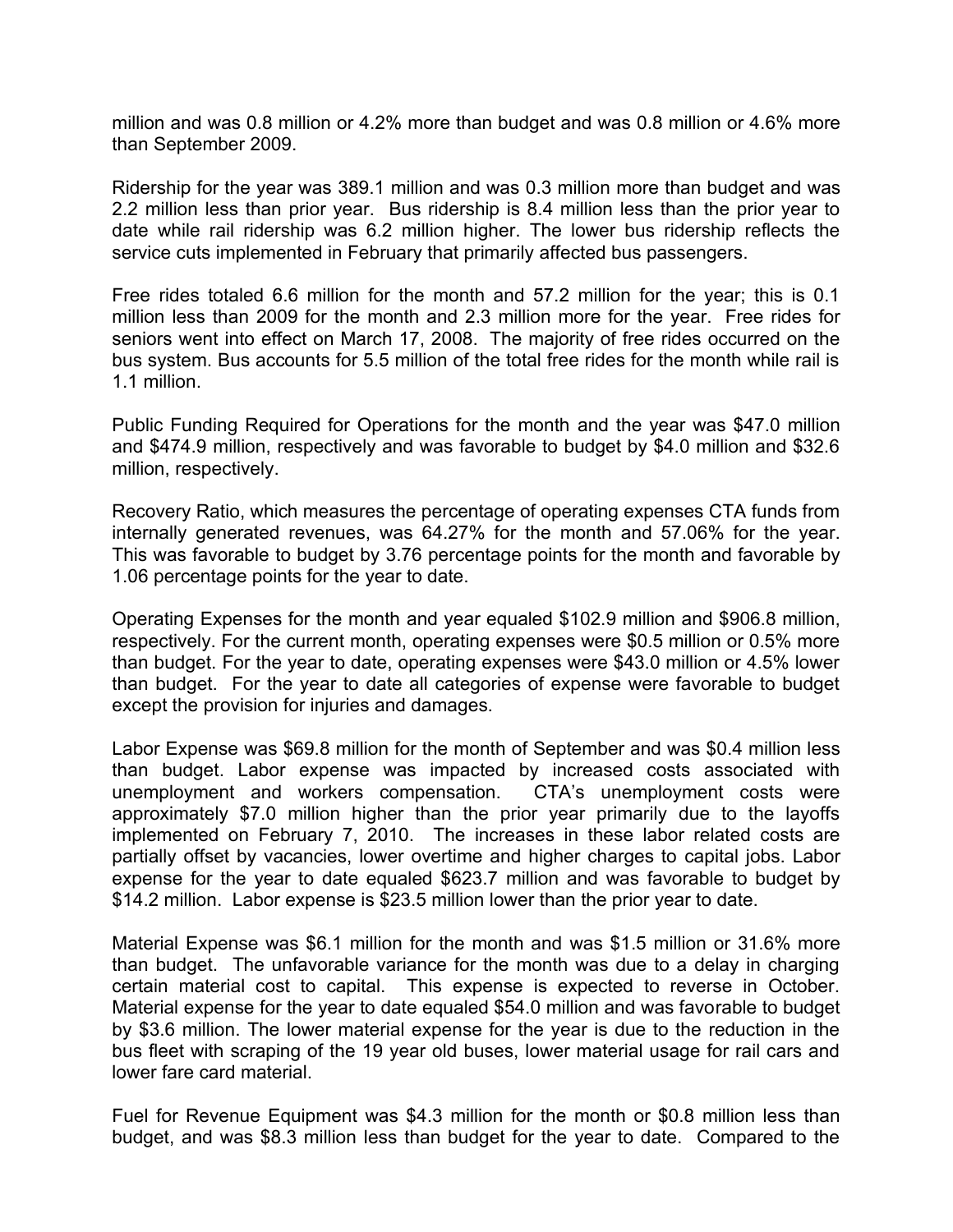prior year to date, fuel is \$36.4 million less than 2009 due to favorable results from the fuel hedge program. The average price paid in September was \$2.67 per gallon and was under the budget price of \$3.53 per gallon.

Electric Power for Revenue Equipment was \$2.1 million for the month and \$23.0 million for the year. Power expense was \$1.2 million below budget for the month and was \$5.7 million lower for the year to date. Compared to the prior year to date, power cost was \$6.9 million lower due to the negotiated electric supply contract that went into effect in January 2010.

Provision for Injuries and Damages Expense was \$4.8 million for the month and \$28.5 million for the year to date period. This was over budget by \$2.5 million for the month and \$7.5 million for the year as CTA utilized favorable results from the fuel hedge and energy programs to fully fund the actuarial liability.

Purchase of Security Services was \$2.6 million for the month and was \$0.2 million less than budget. Year to date security expense is \$24.5 million and was \$0.4 less than budget.

Other Expenses equaled \$13.3 million for the month and were \$0.9 million less than budget. Year to date other expense was \$114.4 million and was \$18.3 million less than budget. The year to date favorable budget variances are as follows: utilities \$2.5 million, advertising and promotion \$1.9 million, contractual services \$11.3 million, leases and rentals \$1.8 million and other general expenses \$0.8 million.

System-Generated Revenue was \$56.0 million for the month and was \$4.5 million more than budget. The favorable variance for the month is primarily due to the receipt of local government contributions earlier than anticipated in the budget. Year to date System-Generated Revenue was \$431.9 million and was \$10.4 million less than budget. The year to date unfavorable variance was primarily due to lower than anticipated farebox revenues. However, all major categories of revenue were below budget except for contributions from local governments.

Fare and Pass Revenue was \$45.1 million for the month and was \$0.2 million more than budget. Year to date fare revenue was \$382.0 million and was \$4.7 million less than budget primarily due to a lower average fare. The average fare for the year to date was \$0.98 per ride; this was \$0.01 less than budget.

Reduced Fare Reimbursements were \$2.7 million for the month and \$18.5 million for the year to date. The month was on par with budget, but the year was \$5.7 million less than budget due to anticipated State budget cuts.

Advertising, Charter and Concessions Revenue equaled \$1.4 million in September and \$15.1 million for the year to date. This was \$0.8 million lower than budget for the month. This revenue category was \$2.1 million lower than budget for the year as the budget had anticipated higher vehicle and platform advertising revenues than realized.